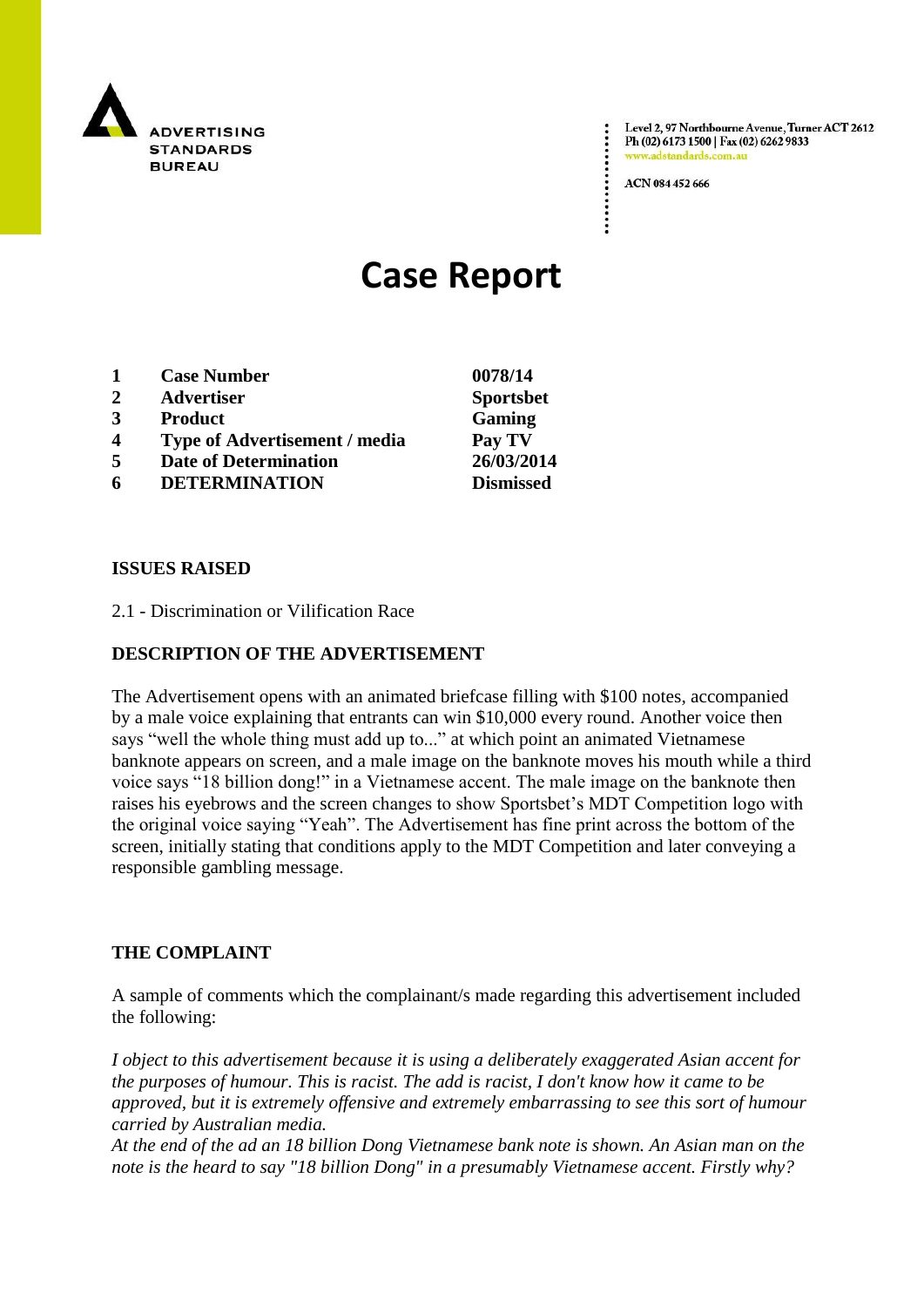*The ad has nothing to do with Vietnam and secondly, I thought Australian society was moving away from this type of thing. It's boarder line racism. Stereotyping Asians and just not necessary.*

## **THE ADVERTISER'S RESPONSE**

Comments which the advertiser made in response to the complainant/s regarding this advertisement include the following:

*Sportsbet has considered the Complaints and does not seek to shy away from the importance of advertising its services in a responsible manner.*

*Sportsbet rejects that the Advertisement in any way breaches Section 2.1 or any other Section of the Code. In our view, the Advertisement neither "discriminates against" nor "vilifies" any person or section of the community on account of race, ethnicity, nationality (or any other aspect or trait cited in Section 2.1). For the purposes of this letter we refer to race, ethnicity and nationality collectively as "Heritage".*

*The Advertisement, in a light-hearted and jovial manner, draws attention to the fact that 1,000,000 Australian dollars (AUD) equates to approximately 18 billion Vietnamese dong ("VND") (the currency of Vietnam). 18 billion is a very large number and in Sportsbet"s view the comparison of the AUD against the VND is a novel and thought provoking way of conveying the key message of the Advertisement, which is that Sportsbet will give away over 1 million AUD in cash and prizes to MDT Competition entrants.*

*The use of the word "dong" (which in our view is an intrinsically amusing word), coupled with the animated movements of the figure on the VND note, adds to the humour of the comparison and the Advertisement generally.*

*What is it to "discriminate against" and "vilify"?*

*The Oxford and Collins Dictionaries support our contention that the Advertisement does not breach Section 2.1 by either discriminating against or vilifying any person or section of the community on account of their Vietnamese, Chinese or other Heritage.*

*According to the Oxford Dictionary to "discriminate against" is to "make an unjust or prejudicial distinction in the treatment of different categories of people." Similarly, the Collins Dictionary states that to "discriminate against" is to "single out a particular person, group, etc., for special...disfavour, often because of a characteristic..."*

*With respect to vilification, the Oxford Dictionary states that to "vilify" is to "speak or write about in an abusively disparaging manner." And according to the Collins Dictionary to "vilify" is to "revile with abusive or defamatory language; malign."*

*Having regard to the above definitions, we submit that it is clear that the Advertisement does not discriminate against or vilify anyone on account of their Heritage. The reference to 18 billion VND, the animated movements of the character and the use of the word "dong" are collectively and separately light-hearted and jovial, and the Advertisement certainly does not: (a) "make an unjust or prejudicial distinction" or "single out for particular disfavour" (i.e. discriminate against); nor*

*(b) "abuse", "malign" or "disparage" (i.e. vilify), any individual or group on account of their Heritage or otherwise. It is a fact that individuals of different Heritages often have distinct accents, and the mere use of an accent, without more, in an advertisement does not discriminate against or vilify a person or group of persons on account of their Heritage. Other matters raised in the Complaints*

*The complainants" assert that the Advertisement "ridicules", and is "racist" and "offensive" towards individuals or groups of Vietnamese, Chinese and/or Asian Heritage. In response, we submit that the Advertisement:*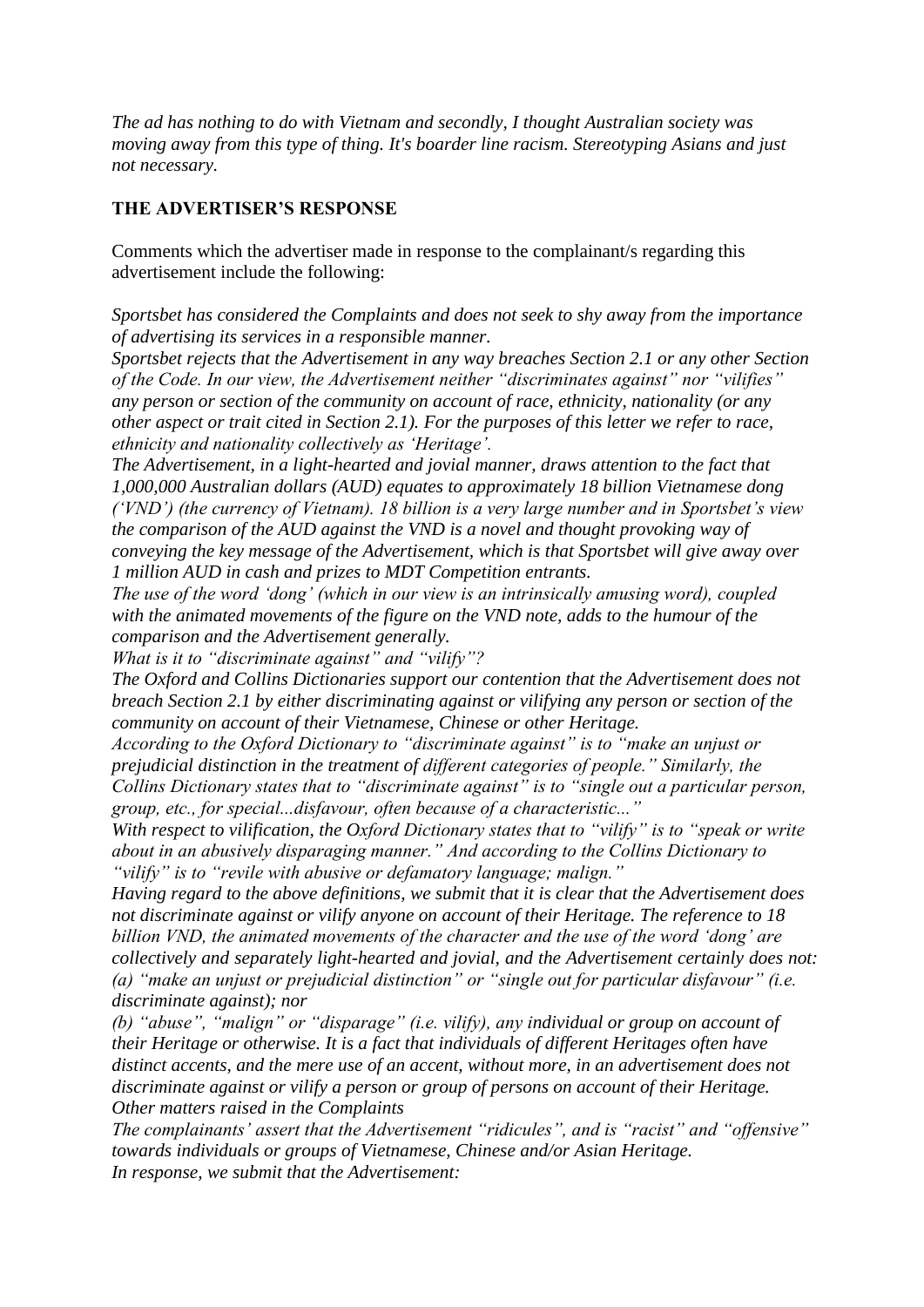*(a) does not mock, deride or shame (which are concepts associated with ridicule) people of Vietnamese, Chinese or Asian Heritage. We strongly refute the suggestion raised in one of the Complaints that the male voice which follows the "18 billion dong" reference "sneers" at the Vietnamese accent. That voice simply says "Yeah";*

*(b) is not racist towards individuals of Vietnamese, Chinese or Asian Heritage merely because it uses a Vietnamese accent. Whether that accent is accurate or not is irrelevant because it is not used in a way to demean or disparage Vietnamese or Chinese people; and (c) is not offensive to people of Vietnamese, Chinese or Asian Heritage merely because it uses a Vietnamese accent, or on any other grounds. The Advertisement does not make any comment or cast any aspersion at all on Vietnamese, Chinese or Asian people. Sportsbet notes that the references in two of the Complaints to Chinese people seems misguided given the image used is that of a VND banknote and the voice clearly states that the currency in question is the VND. The Advertisement contains no reference to China or people of Chinese Heritage so the Advertisement clearly does not discriminate against or vilify anyone on account of their Chinese Heritage.*

*Conclusion*

*Sportsbet regrets if the jovial nature of the Advertisement was either misconstrued or may have offended the complainants, but we firmly reiterate our view that the Advertisement does not breach the Code.*

*For the reasons mentioned above, Sportsbet believes that the Complaints lack foundation and should be dismissed.*

## **THE DETERMINATION**

The Advertising Standards Board ("Board") considered whether this advertisement breaches Section 2 of the Advertiser Code of Ethics (the "Code").

The Board noted the complainant's concerns that the advertisement is offensive and discriminatory in its stereotypical depiction of an Asian man with a strong accent.

The Board viewed the advertisement and noted the advertiser"s response.

The Board considered whether the advertisement complied with Section 2.1 of the Code which requires that 'advertisements shall not portray or depict material in a way which discriminates against or vilifies a person or section of the community on account of race, ethnicity, nationality, gender, age, sexual preference, religion, disability, mental illness or political belief.'

The Board noted that the advertisement features an animated scene of a suitcase being filled with money. The voice over describes the details of the betting competition. At the end of the advertisement one voice states that the money must add up to…at that point an animated Vietnamese banknote appears on screen and the mouth blurts out "18 billion dong."

The Board noted the complainants' concerns that the face on the banknote is of Ho Chi Minh who is a revered figure in Vietnam and that the use of his face in this way is disrespectful and culturally insensitive.